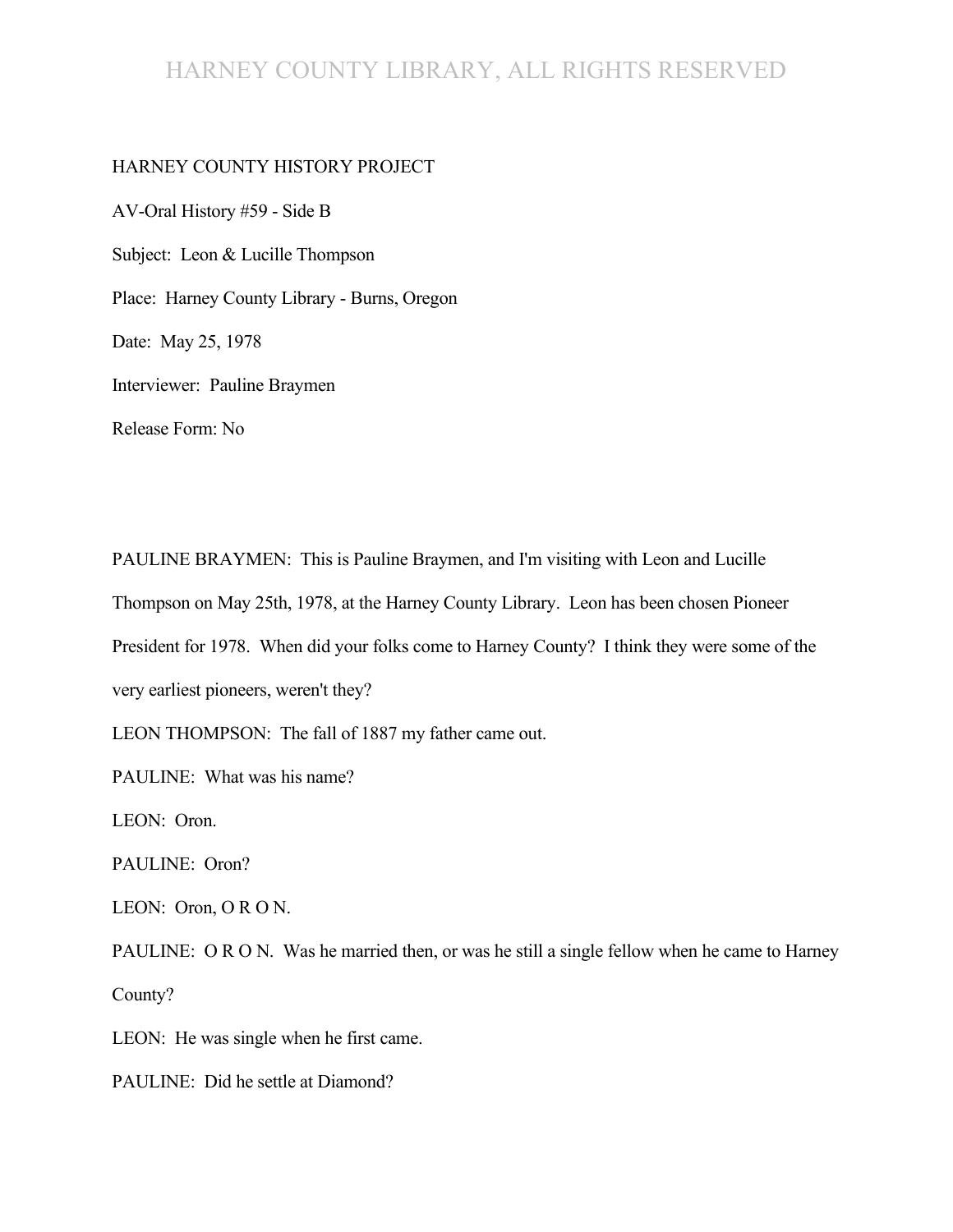LEON: No, he settled down here at Crane, well at Crane Creek, in below part of Elsie Bennett's ranch.

PAULINE: Of course, Crane wasn't there at that time.

LEON: No, no.

PAULINE: Do you have any idea why they called it Crane Creek?

LEON: No, I don't.

PAULINE: I ask that question of everyone that I can because I've never been able to find out.

LEON: It's been Crane Creek to me ever since I can remember.

PAULINE: No one really seems to know why. Some day, maybe, I'll find out --- Oh yes, my

grandfather said, you know. But I've never been able to find that out. Did he marry then, someone

from Harney County, or another pioneer family from Harney County?

LEON: My mother was a --- she was from Brownsville, Oregon. Do you remember the year they were married?

LUCILLE THOMPSON: No.

LEON: I sure don't.

PAULINE: What was her name?

LEON: Carrie.

PAULINE: Okay. You had several brothers and sisters, did you not?

LEON: Yes.

PAULINE: And you're not the oldest?

LEON: Yeah, I'm the oldest.

PAULINE: You are the oldest.

LEON: I'm the oldest son, yes.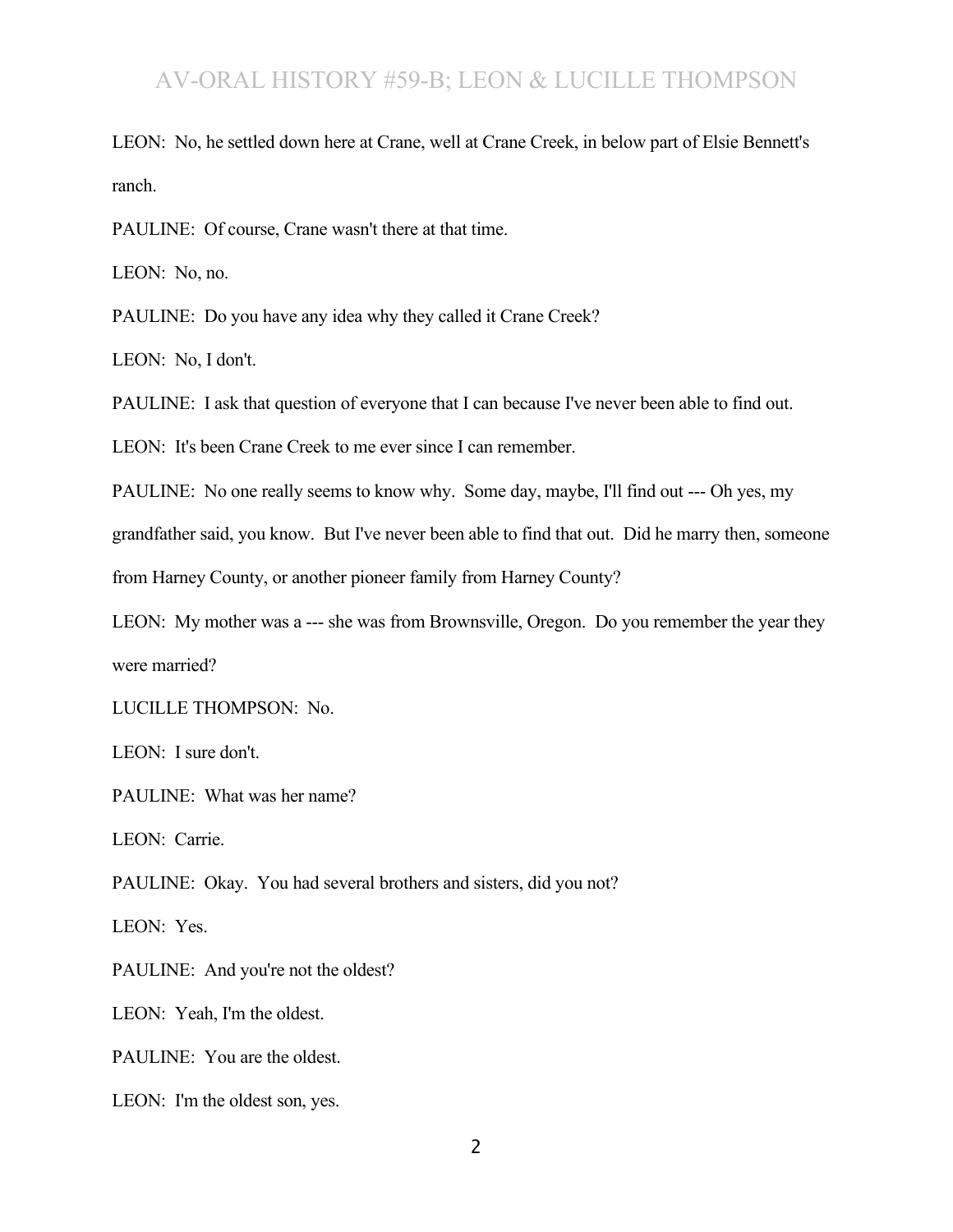PAULINE: Can you name the other children in the family?

LEON: Harold, or Ellis at Hayden Lake, Idaho.

PAULINE: Peyton Lake?

LEON: Hayden. H A Y D E N Lake.

PAULINE: Is he still living?

LEON: Yes. And Harold is at Carson, California. It's a suburb of Los Angeles.

PAULINE: Okay, and then the girls were named?

LEON: Ethel Fine, from Burns, and Pearl Frodsham at Boise.

PAULINE: How do you spell that?

LEON: F R O D S H A M.

PAULINE: FORD---

LEON: F R O D S H A M.

PAULINE: Okay. And where did you say she was from?

LEON: She's at Boise.

PAULINE: At Boise. Okay. Well, I can remember now, talking to Ethel and --- You grew up

then, there in the Crane Creek area?

LEON: That's right.

PAULINE: Where did you go to school?

LEON: We went to the Waverly school. That's, well they call it Windy Point. It'd be the Princeton area now.

PAULINE: Did you walk to school, or ride?

LEON: We did, we walked.

PAULINE: About how far about ---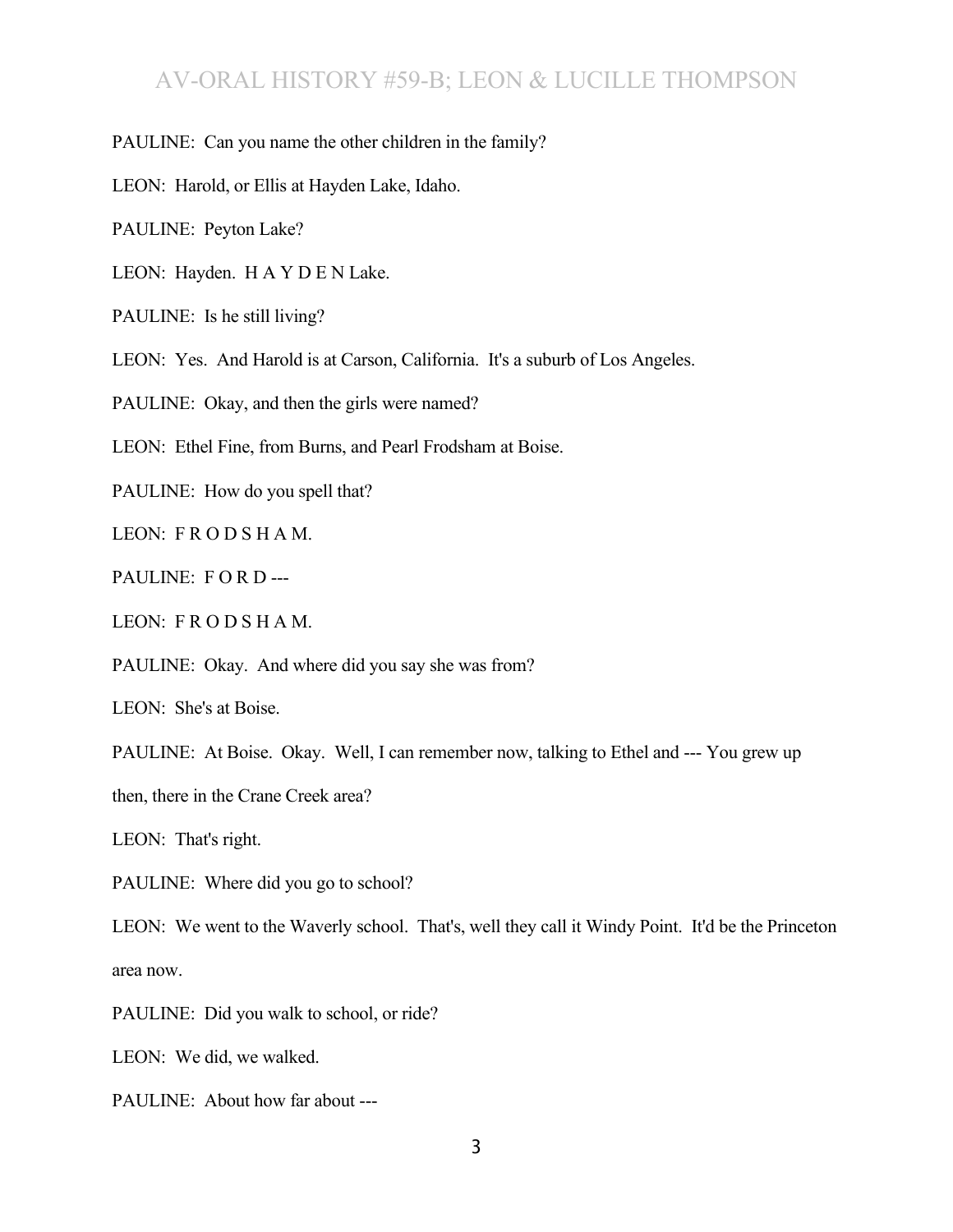LEON: Three quarters of a mile.

PAULINE: Three quarters of a mile?

LEON: Uh huh.

PAULINE: Can you remember anything about your childhood days?

LEON: Well at this Waverly School, it was a rough building, built out of this old lumber that was from the mill above Harney.

PAULINE: Uh huh.

LEON: They had no well there, we --- every day we'd, two of us kids would go down and walk a quarter of a mile to the neighbors and get water. The heating system was just a big old pot-bellied stove, and they burned wood, juniper wood and sagebrush. They didn't have --- At that time, the teachers taught from 12 to 15 kids, all grades. My eighth-grade year, I went to Crane because there was a --- I was the only eighth grader. I rode horseback seven and three quarter miles. That's one way.

PAULINE: What year were you born?

LEON: 1900.

PAULINE: 1900. And you were born at Crane, or in the Crane ---

LEON: At Lawen.

PAULINE: At Lawen?

LEON: At Lawen. Uh huh.

PAULINE: Then they had a high school at Crane by 1918 then?

LEON: They had the first; the first high school was 1916.

PAULINE: Are you going to be taking part in the Crane High School reunion they're going to be having here one of these days?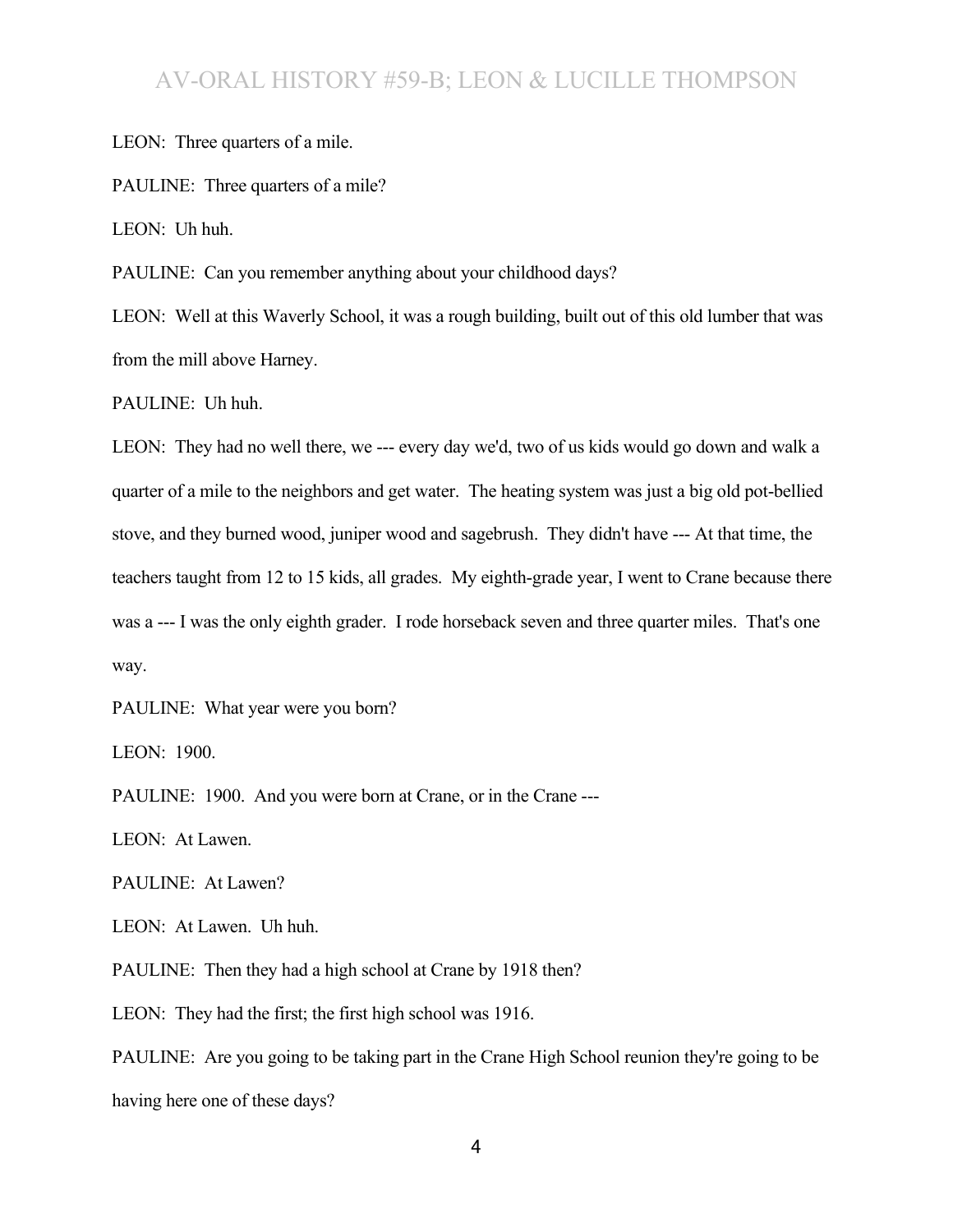LEON: I never did go to high school at Crane.

PAULINE: Oh, you didn't?

LEON: She did. I went to Boise. She went to Crane.

PAULINE: You went your eighth grade year there?

LEON: I went the eighth grade, yeah.

PAULINE: Lucille, you were the daughter of a pioneer family?

LUCILLE: Yes.

PAULINE: And what was your father's name?

LUCILLE: Charles Frazier.

PAULINE: And the place where you are now was his place, was it not?

LUCILLE: Yes, uh huh. We're still there.

PAULINE: What year did he come?

LUCILLE: He came from Kansas when I was a year old, in 1907.

PAULINE: Did he homestead that or was it --- did he buy that from someone else?

LUCILLE: He bought it from the William Hanley Company when they sold out.

PAULINE: So, then you grew up in the Diamond area and went to school at Diamond?

LUCILLE: Yes, I sure did.

PAULINE: When and how did you happen to meet?

LUCILLE: I went to high school at Crane, and he was working there in the garage.

LEON: She baked a great big chocolate cake, a three layer one. That's what caught me.

PAULINE: Well, that's what they've always said before, "The way to a man's heart is through his

stomach." Okay, when were you married?

LUCILLE: You know when we were married? 1926.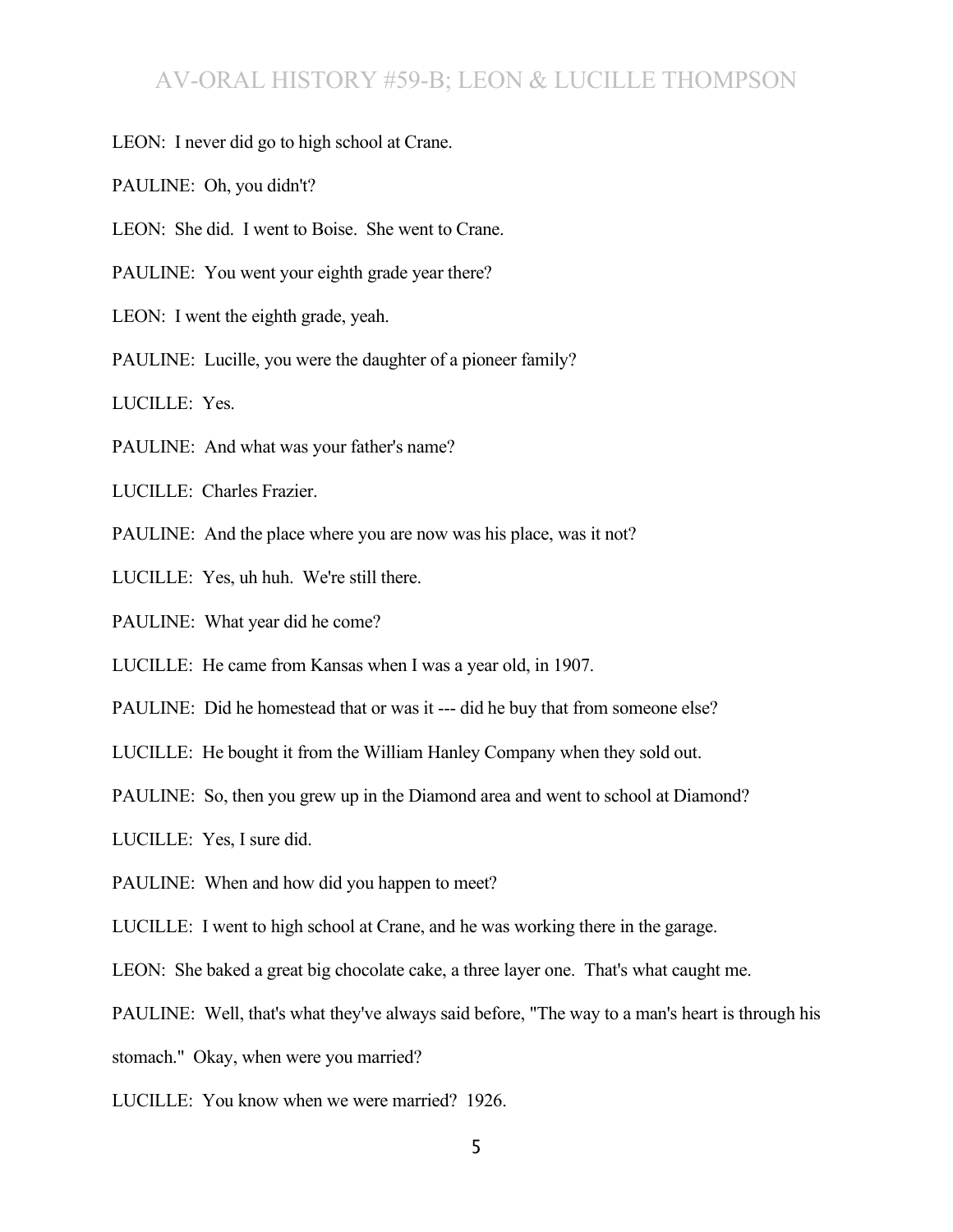#### LEON: I thought it was '25.

LUCILLE: No.

LEON: September 3rd, I remember that.

LUCILLE: 2nd.

PAULINE: You're as bad as Allan and I. Every year we get in a big argument because we were married on the day before Veterans Day, so that's what sticks in Allan's head. So, he always says it's November 11th, but we were married on November 10th. We always have a big discussion

about it. So, it was September 2nd.

LUCILLE: Yes.

PAULINE: In 1926. Were you married in Burns or ---?

LUCILLE: Yes, down here on Riverside Drive. It was a home wedding.

PAULINE: And whose home, was it?

LUCILLE: My dad was living there at the time; he was road master. It's where the Penington Mill

used to be, I think. Or the Penington's used to live there.

PAULINE: Were you married by a minister, or a county judge?

LUCILLE: A minister.

PAULINE: Do you remember who it was?

LUCILLE: Harris, his name was.

PAULINE: I've heard that name.

LUCILLE: Uh huh, Reverend Harris.

PAULINE: ... in a garage at Crane?

LEON: Yes.

PAULINE: What garage was that?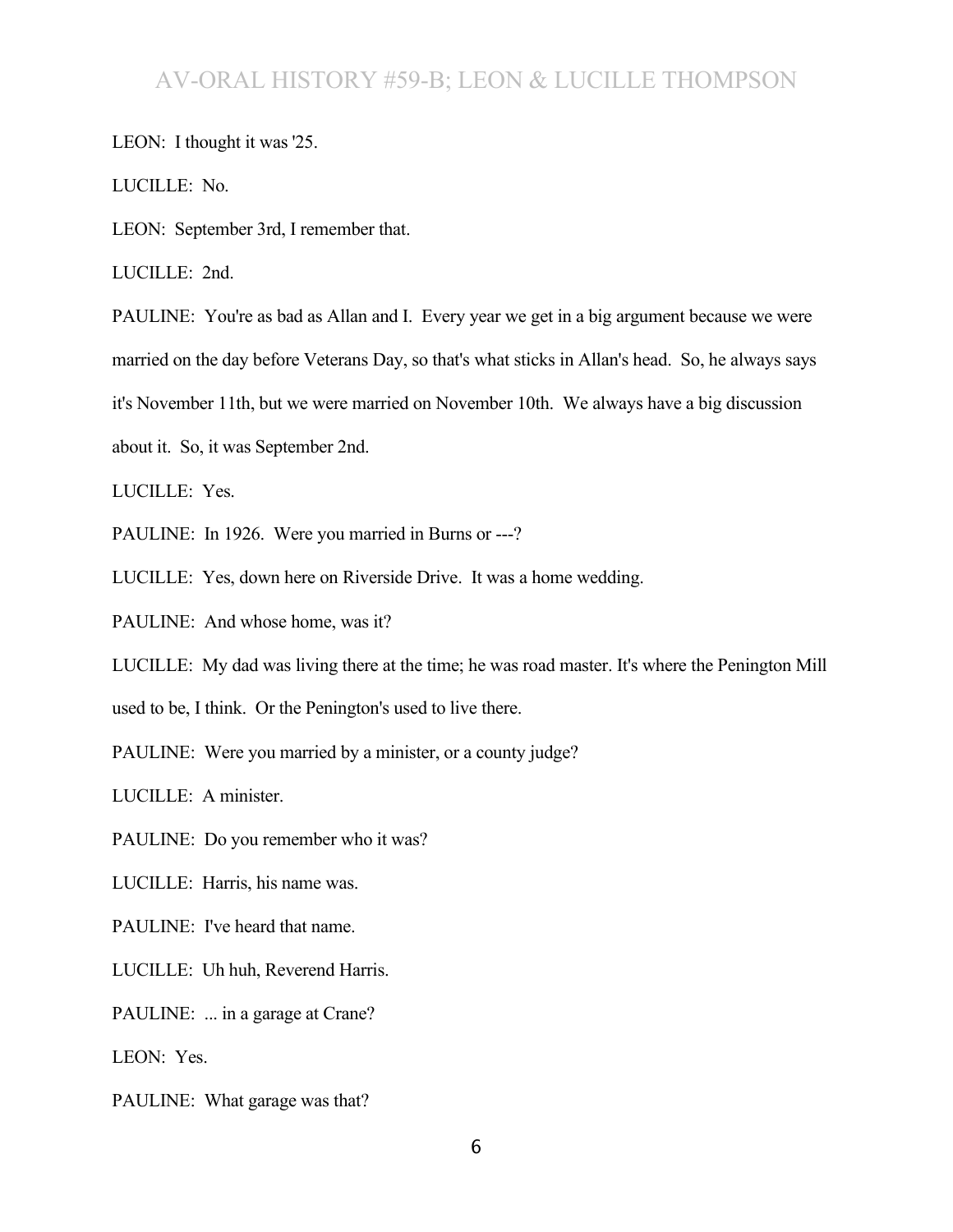LEON: My father, I worked in my father's garage, and then I worked for Burns Garage after they bought it.

PAULINE: I didn't know that. Was your first car ride then in a Ford or ---

LEON: In a Model-T, yes.

PAULINE: Do you remember your first ride in a car?

LEON: Yes, I do. It was a Buick. There was a young fellow who was coming to see my sister, and he took all of us kids for a ride, it was there at Windy Point. This fellow's name was Ray Dunsmore.

PAULINE: Yeah, I've heard that name.

LEON: You've heard of Ray Dunsmore? Yeah, that was quite a --- It was just a touring car with a top, you know, there was no --- those days there wasn't any glass, you know, in the cars.

PAULINE: Did you like it?

LEON: Oh yes, it was a thrill. Gee it was great. He didn't take us very far anyway, either. It was a short ride, and it was quite something, you know. Yeah. I well remember the first car I ever saw on the road; it was down by The Narrows. It was Wilbur Haines? Did you remember Wilbur Haines that used to be here? Charlie Haines had that store at The Narrows, and quite a place then. And I thought that was the fastest thing I ever saw in my life. I imagine he was going twenty miles an hour. A lot of dust, you know. I was used to horseback riding, and it was really quite a thing to me. PAULINE: How long did you work at the Burns Garage?

LEON: A little over two years, I guess.

PAULINE: Well then, when did you go into the ranching business? Because I know you've been out there a long time.

LEON: Yeah, well let's see, it was '26, I was still working ---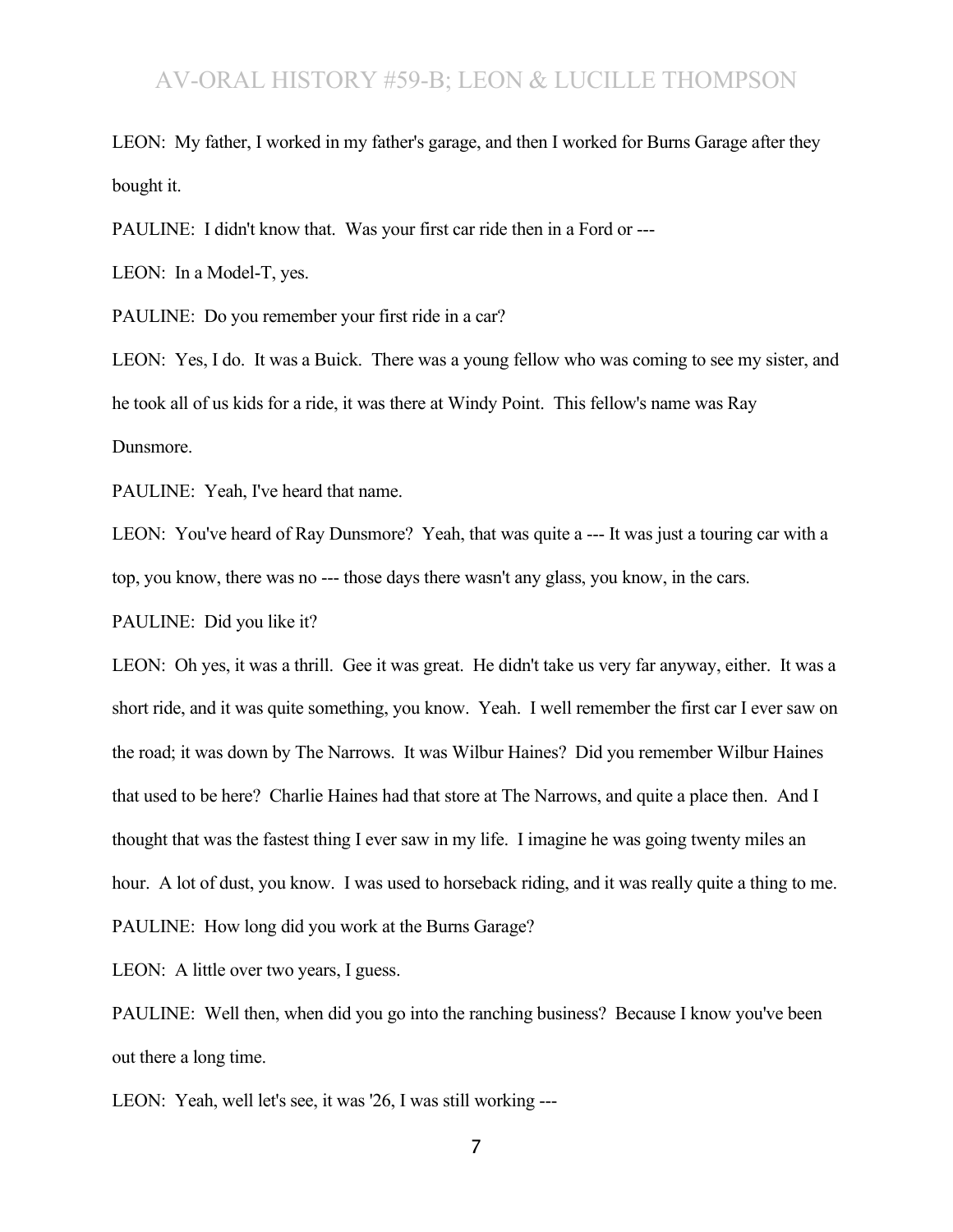LUCILLE: We went out there in '28.

LEON: Yeah.

LUCILLE: Where we are, in 1928.

LEON: It was in 1928 we went to Diamond, but we were in the sheep business though, the year

before that, about 1927 when we quit working for wages.

PAULINE: Did you run sheep on the Steens?

LEON: Yes, yes, until 1934, we switched to cattle.

PAULINE: Did you, how did you market your sheep and cattle in those earlier days? Did you

drive them out? Did you ---

LEON: We trailed to Crane and shipped out of Crane.

PAULINE: On the railroad?

LEON: By rail, yeah.

PAULINE: Where did they usually go? Did they go clear on back to Nebraska or did ---?

LEON: Yes. Most of them went to Nebraska, and some to Portland.

PAULINE: Now you had several children, and Nevin's the only one I know very well.

LUCILLE: Shirley and Nevin. Just the two of them.

PAULINE: Just the two. And Shirley's living at Crane?

LUCILLE: Yes. She's living in her grandfather's house there. It belonged to the family a long time.

PAULINE: That's right in Crane proper? Right in the town of Crane, or ---

LEON: Uh huh.

PAULINE: Of course, Nevin's at Princeton.

LUCILLE: Yes.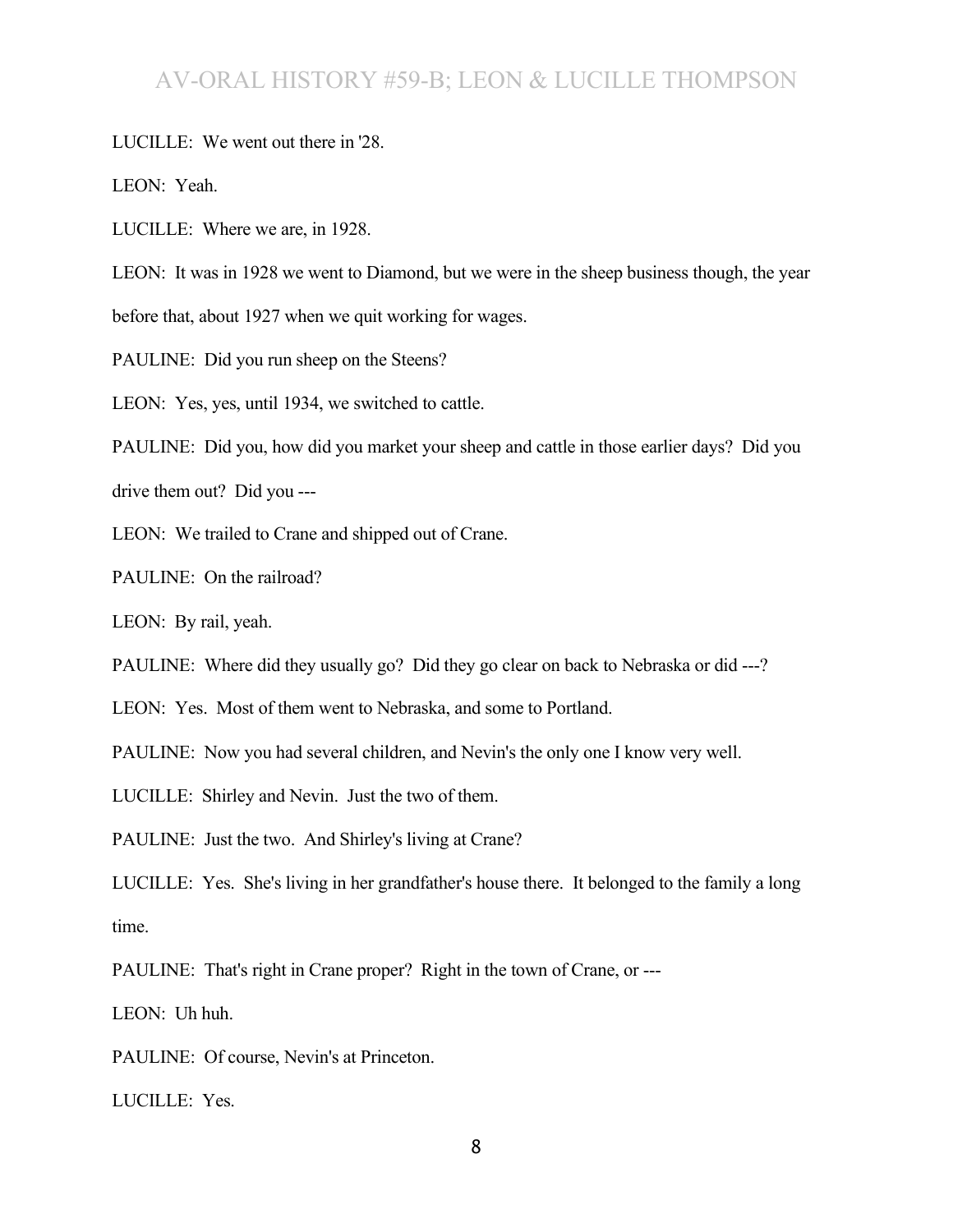PAULINE: You said your dad had a garage in Crane. What did he call his garage? LEON: Crane Garage.

PAULINE: The Crane Garage. Do you remember when he went into business there or --- LEON: 1917.

PAULINE: And how long was he in business there?

LEON: About --- let's see, 1917. 1920, about three years I guess it was.

PAULINE: Well, Crane burned down a couple of times. Were you there during that period of time when they had the fires?

LEON: No, I didn't happen to be there right when --- This garage finally burned down, my father's garage burned down. That was probably --- that was around the '20's. He had it rented out to some people before he sold it to the Burns Garage. They rebuilt it back, a smaller place.

PAULINE: Let's see, your dad came from Kansas. Was he married when he came, or did he marry

someone out here? Charlie Frazier, did he, was he married when he came to Harney County?

LUCILLE: Yes.

PAULINE: Well of course, you were a year old. I'm getting sleepy. I'm asleep! What was your Mom's name?

LUCILLE: Pearl Defenbaugh. She was a, her folks lived in Denio, and that's how they happened to come out.

PAULINE: I was just going to say that that name certainly sounded familiar.

LUCILLE: There's still some down there.

PAULINE: Can you think of anything that you think should be included in your history that I haven't asked you about?

LEON: I helped build part of this railroad from Crane to Seneca.

9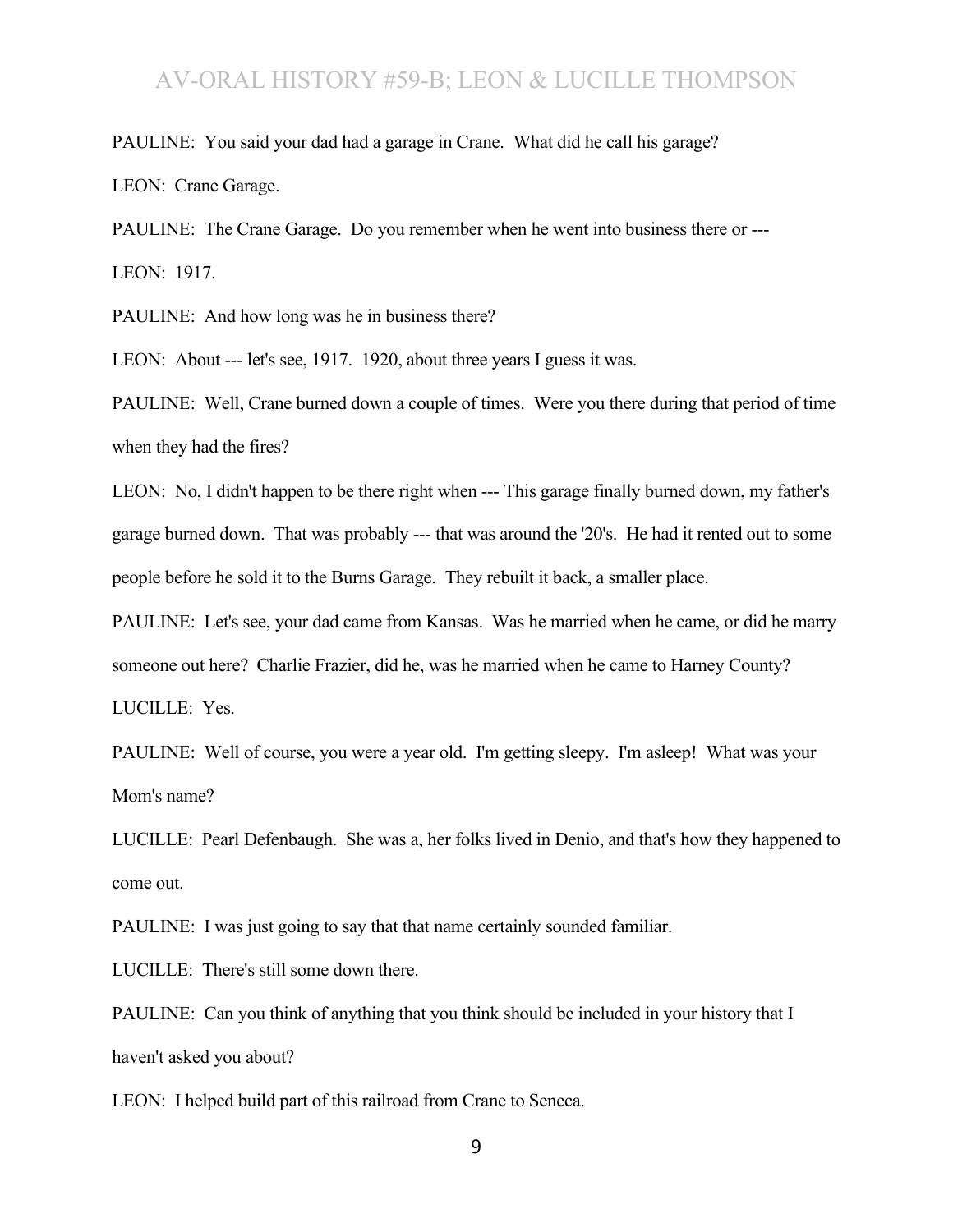PAULINE: Okay. That's really worth telling about.

LEON: Yeah, uh huh. I worked on two construction jobs, building grade, and about ten miles of fence, right-of-way fence.

PAULINE: Ida Cross was telling me a little bit about the building of that railroad. I think she cooked for some crews from one time to another. I think maybe Albert worked on that, too. Can you

---

LEON: We used, we just used horses and fresnos. But a fellow by the name of Lynn Bower, you might of heard his --- some of your family speak of Lynn Bower? He used, through these tough meadows down here, he used an excavator. Oh gee, they had, I don't know how many horses on that thing. But they used that to, to rough the base in see. And then they finished up with scrapers and teams. But he did a lot of work. I know there was quite a lot of speculation about when, among the fellows that were doing that kind of work --- or rather that he could do that or not. By gosh, he did it.

PAULINE: In other words, you had to bring dirt, enough dirt in to build up a base for the railroad to get it up out of the water.

LEON: Yeah. They had to build this grade up. These excavators that, they plowed this sod up and it went onto a conveyor that delivered the dirt out to the side of the machine. It worked fast, I guess. That sod when you try to handle that with fresnos, it's something, you know. I don't know how big of a contract he had. It was, I suppose, it was down through Section Five, or close to Section Five there through those fields. It was heavy sodded and --- But I worked down near Lawen and up here at Crow Flat, and that part of the road.

PAULINE: In that area? Was it done mostly in the summertime, or did you work through the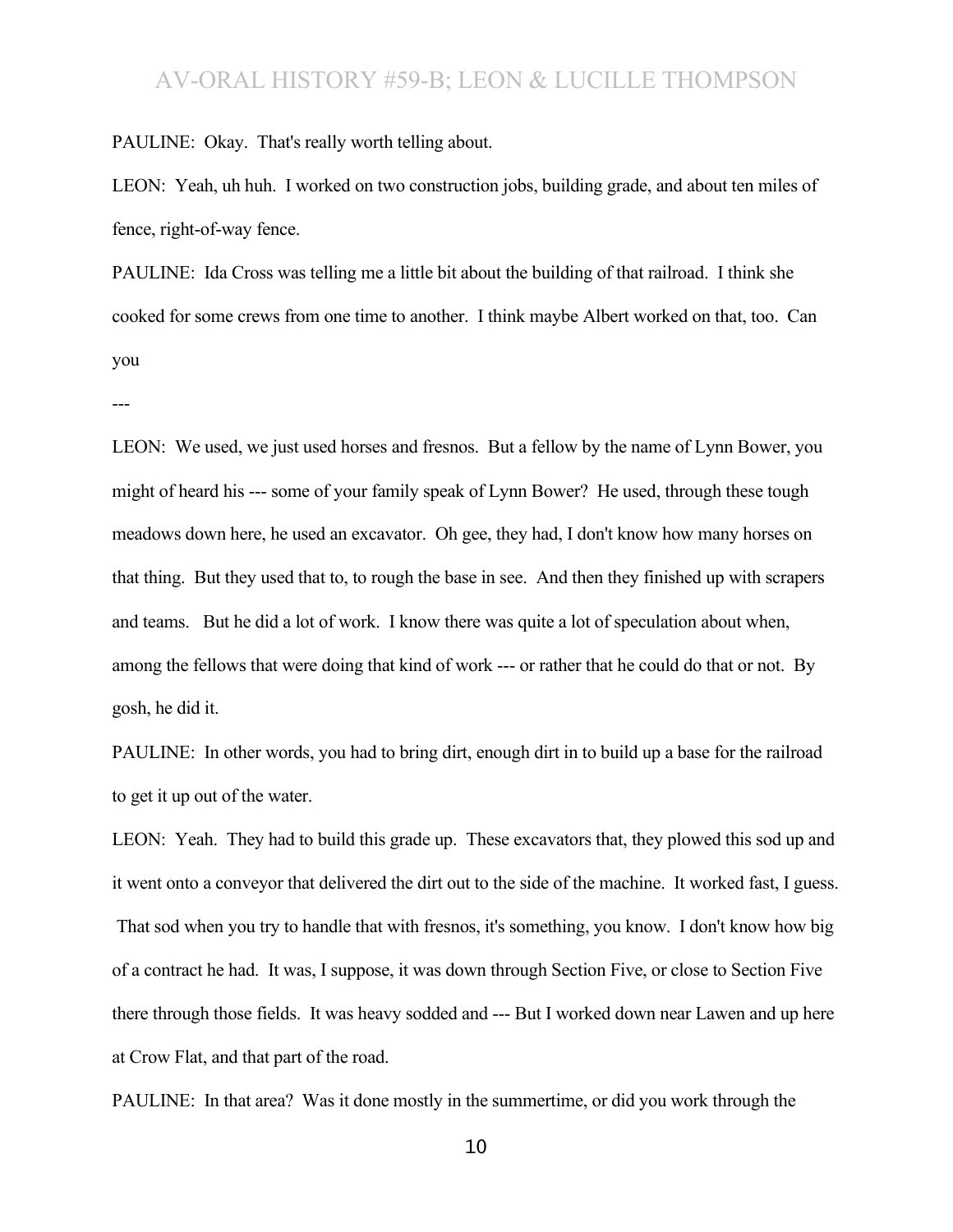winter too?

LEON: Most of, it was in the fall of the year.

PAULINE: In the fall.

LEON: Yeah, in the fall.

PAULINE: How long did it take to build that railroad in there?

LEON: It took several years, yes it did. They --- there was, it was pretty heavy work up this way.

You know, they made one big cut up in there. Well, I don't know just --- Well the train was running

into Burns here quite a little while before it went on to Seneca. Yes.

PAULINE: On to Seneca. Do you remember what period of years that included when you were working on the building of the railroad?

LEON: '20, '21, and '22, I think it would be. Somewhere around in there, '21 or '22. Maybe, that's close enough, I think. It might have been a little later than that.

PAULINE: Okay. Have you ever served on the school board?

LEON: What's that?

PAULINE: Have you served on the school board at Diamond or any-where else, Crane High School?

LEON: Oh yes, yes. Seven years at Crane, and I imagine 10 years at Diamond.

PAULINE: Okay. How about the Oregon Cattlemen's Association, and The Harney County Stockgrowers? Were you members of those groups?

LEON: Yeah.

PAULINE: Have you been president of those groups, or ---

LEON: Do I what?

PAULINE: Have you been president of the Harney County Stock-growers?

11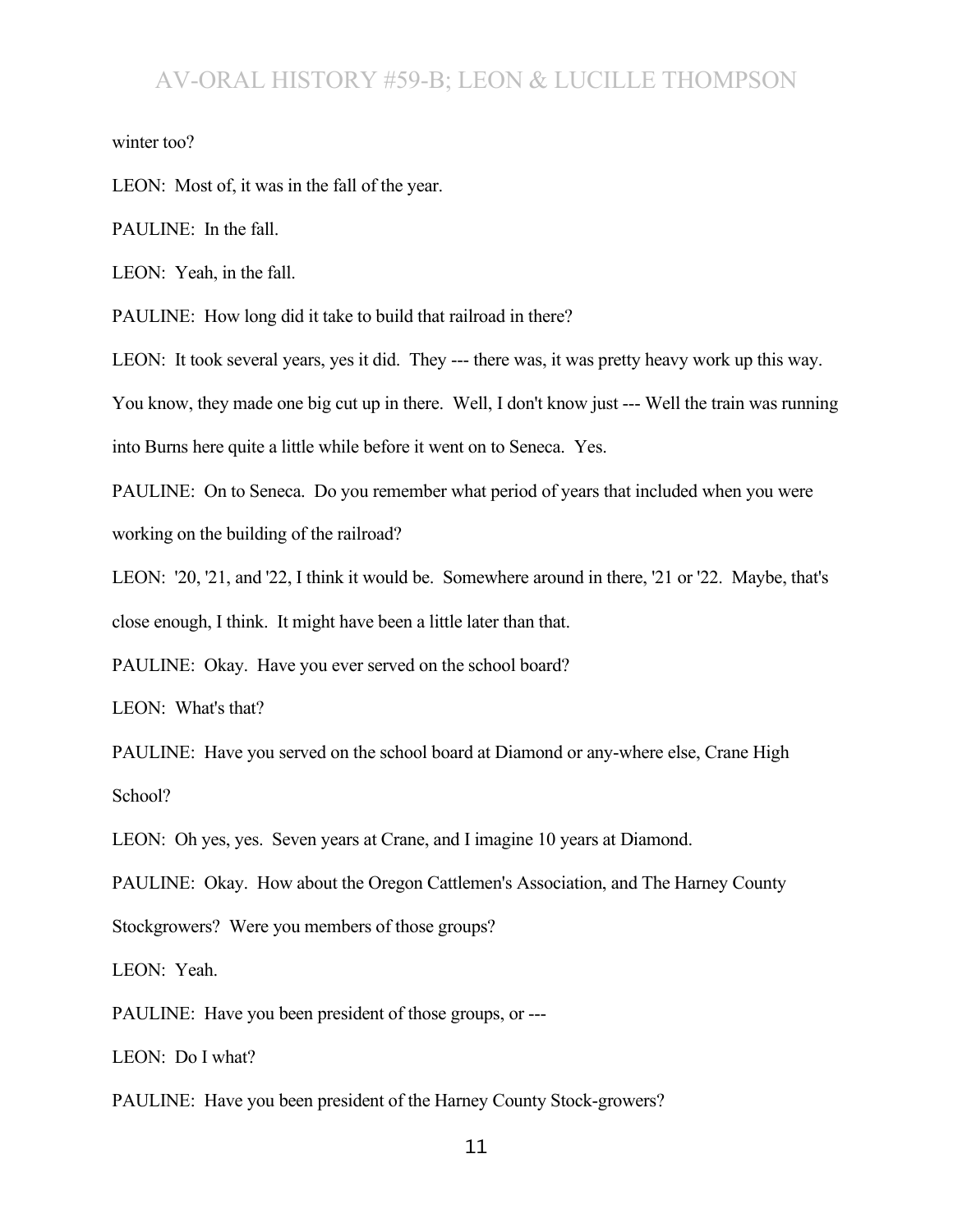LEON: Yeah, uh huh. '30, '35, I think it was 1935.

LUCILLE: Oh my.

LEON: No, no.

LUCILLE: It wasn't that long ago.

LEON: '65, about '65.

LUCILLE: Yeah, that's more like it. Whenever you involve dates, well I'm lost.

LEON: Along about that, I was of course two years.

PAULINE: Are there other organizations in the county you've been active in?

LEON: Well, I've been an Elk for 20 years.

PAULINE: Of course, the Pioneer Association. That sort of goes without saying.

LEON: Yeah, that's right. I was a member of the Land Bank Board for 17 years, the Federal Land Bank.

PAULINE: Can you think of anything, Lucille, that he's done, that we ought to brag about a little bit?

LUCILLE: No, I've just been a housewife, mostly. I belong to the Cow Belles, of course, and Rebekah Lodge, but I haven't taken active part.

PAULINE: Well, it's a little hard when you live almost 60 miles from lodge.

LUCILLE: Yes, yes, it is.

LEON: Yeah, I served on this county zoning committee and planning commission. But I had to; I had to get off of that on account of the distance.

LUCILLE: Having the night meetings ---

LEON: Yes, having the night meetings. Too far. I guess they still got Henry hooked on that, haven't they?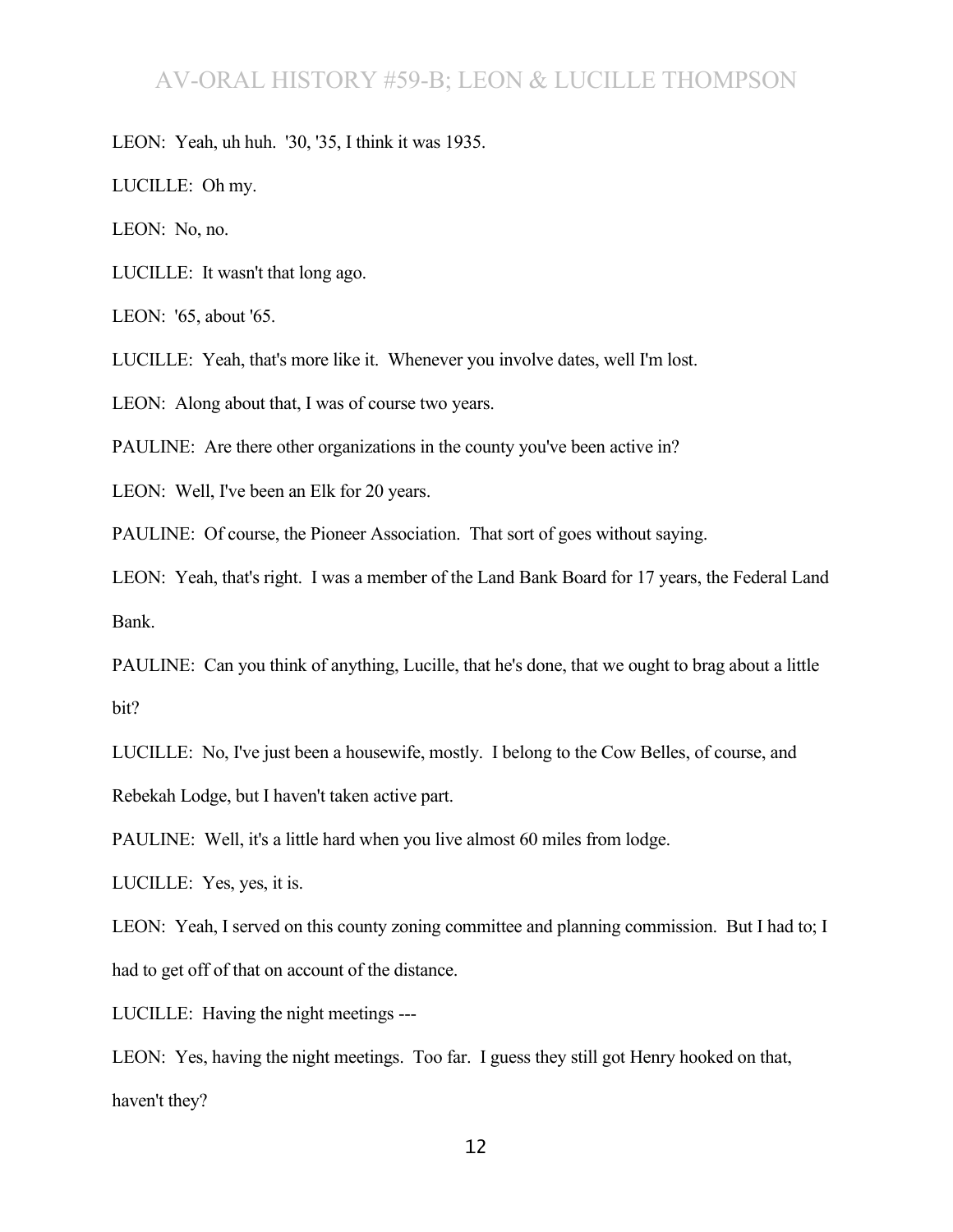PAULINE: I think he's about to get loose from them, I'm hoping.

LEON: That's what he told me, that he, last year when we was on that trip, that he was --- I was kidding him about that. I said, "You can't quit now." I said, "You've been there too long." He said, "I can quit." He said, "I'm gonna to just tell that judge I was gonna quit."

PAULINE: Well, he keeps telling them that, but they keep ---

LEON: He's still there, huh?

PAULINE: Yeah, he's still there. Well, you know they have Otley, yeah, Otley.

LEON: Homer?

PAULINE: Homer. Yeah, he took over. And then he got burned so bad, and so Daddy went back, you know, to rescue them from that after Homer got burned and couldn't do it anymore. And he hasn't got away yet, but I think he is going to give it up here pretty soon. It's about time that he had a little rest.

LUCILLE: Time of his own.

LEON: Yeah.

PAULINE: Well can you think of anything else now, that we ought to mention about your history, or things that you've done for the community? I always think of something after I go home, or when I get started to write something up. I always think of something that I have forgotten.

LUCILLE: That's easy to do.

PAULINE: But oh, I --- Tell me a little bit about earlier Pioneer Days, the way they used to do it when you first got involved? Do you see some changes in the way we celebrate the day now, and the way we used to celebrate it?

LEON: Well, I think I remember the first dance I ever went to. A friend of mine and --- It was a masquerade, and we were sixteen, we were teenagers. We rode our horses over to Harriman.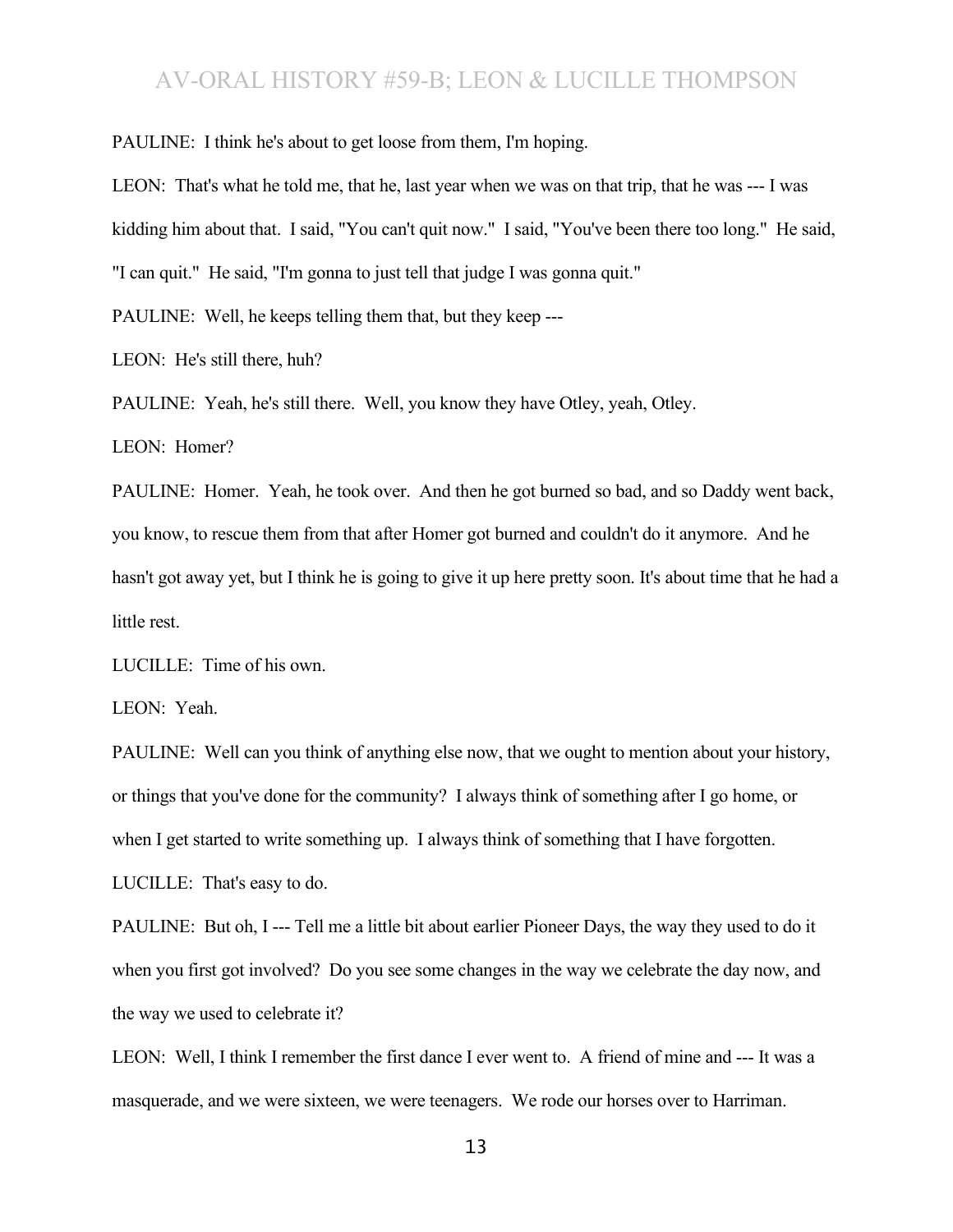You've heard of Harriman? That was a little town sprung up just out west of Crane there, about three or four miles. We went masked as cowboys, you know, we had our chaps on and everything. We just

--- we didn't dance, we just went, stood around there. Oh, we thought we had a wonderful time. Oh, that was about a sixteen-mile ride.

LUCILLE: I'll bet he wouldn't do it now.

LEON: No.

PAULINE: Well, I think there would be a few other people, probably wouldn't do it now, either. LEON: In those days, we used to have a Fourth of July picnic over at Crow Camp, where Millers lived. We always looked forward to that, too. They had, oh, they had ball games, and they had foot races, and stuff like that for the kids. We always enjoyed that. We'd load up --- We had a twoseated rig, a hack they called it. We'd load that up and had a pretty good team trot along. That's the way we went to the celebration. The first trap shoot I ever saw was there. There was a gun club here in Burns came out there. They held a trap shoot. At Christmas time we always managed to join the Sitz's down at Lawen. That's Earl and Allen Sitz, you knew Earl? We always looked forward to that. We'd go down and, usually stay over till us kids got to fighting, and then we'd all go home. PAULINE: Sounds like today.

LEON: Yeah.

PAULINE: Did you ever skate on the lake in the wintertime?

LEON: Yes, oh yes, yes. Yes, I remember one incident that was a funny one. My brother and I was --- Father had cattle out on what they call Pelican Island. And when it froze up, we'd have to go over there and chop ice for them. So, we had a mule team that he had sharp shoes on, and I guess we --- I think we was taking some salt over to these cattle. And he had us hook up to this; it was an